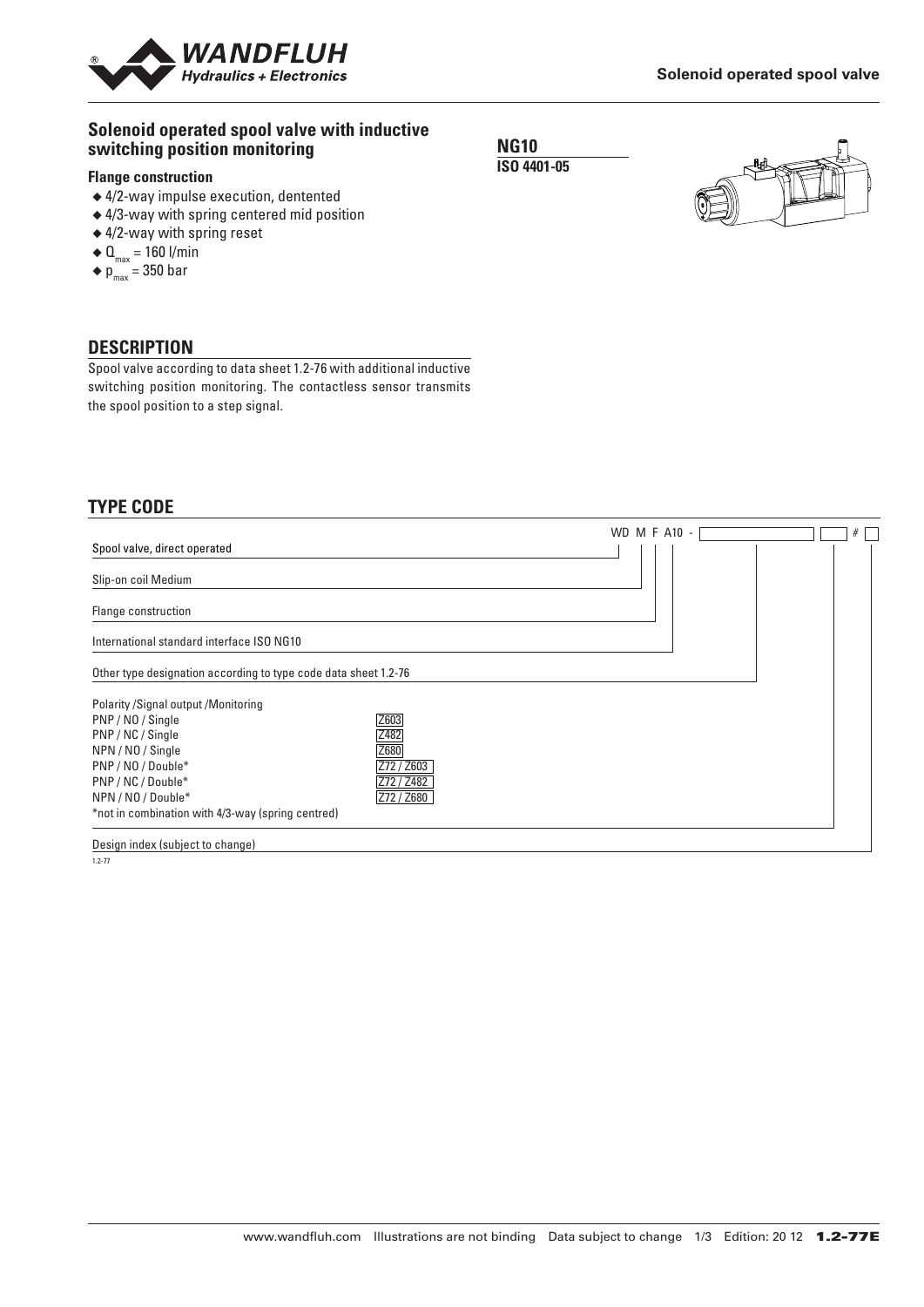

# **GENERAL SPECIFICATIONS**

1,30 kg single flange 2,60 kg double flange

### **Sensor Specifications:**

| Nominal voltage         | 24 VDC                                   |
|-------------------------|------------------------------------------|
| Operating voltage       | $1030$ VDC                               |
| Signal current          | max. 200 mA                              |
| Switching frequency     | 2000 Hz                                  |
| <b>Protection class</b> | IP 68                                    |
|                         | According to the connection type,        |
|                         | the protection class of the valve can be |
|                         | lower, see data sheet 1.2-76             |
| <b>Dimensions</b>       | $M12 \times 1$                           |
| Ambient temperature     | $-2550$ °C                               |
| Fastening torque        | 15 Nm                                    |
| Peak pressure           | 500 <sub>bar</sub>                       |
|                         |                                          |

**ACCESSORIES**

| Mating connector (plug female) |                      |
|--------------------------------|----------------------|
| straight, screw terminal       | Article no. 219.2978 |
| 90°, screw terminal            | Article no. 219.3003 |

## **SURFACE TREATMENT**

- ◆ The valve body is painted with a two component paint
- ◆ All the other parts are zinc-nickel coated



## **ELECTRICAL CONNECTION**

| Type:<br>Designation:<br>Article no.: | PNP, NO (Normally open)<br>Z603<br>205.5024                                                                          |
|---------------------------------------|----------------------------------------------------------------------------------------------------------------------|
| Device receptacle                     | M12, 4 pole male                                                                                                     |
| Mating connector                      | M12, 4 pole female                                                                                                   |
|                                       | $1 =$ Supply voltage +<br>2 = Reserved for extentions<br>$3 =$ Supply voltage 0 VDC<br>$4 =$ Signal<br>Plus switched |
|                                       |                                                                                                                      |

Mating connector not included in delivery

| Type:                                     | NPN, NO (Normally open)       |  |  |
|-------------------------------------------|-------------------------------|--|--|
| Designation:                              | Z680                          |  |  |
| Article no.:                              | 205.5026                      |  |  |
| Device receptacle                         | M12, 4 pole male              |  |  |
| Mating connector                          | M12, 4 pole female            |  |  |
|                                           | $1 =$ Supply voltage +        |  |  |
|                                           | $2 =$ Reserved for extentions |  |  |
|                                           | $3 =$ Supply voltage 0 VDC    |  |  |
|                                           | $4 =$ Signal                  |  |  |
|                                           | Minus switched                |  |  |
| Mating connector not included in delivery |                               |  |  |



#### **Signal characteristics**

| Signal of the<br>actuator |    | Signal of the sensor            |                |                        |                |
|---------------------------|----|---------------------------------|----------------|------------------------|----------------|
|                           |    | N <sub>0</sub><br>Normally open |                | NC.<br>Normally closed |                |
| Α                         | B  | S1                              | S <sub>2</sub> | S1                     | S <sub>2</sub> |
| n*                        | n* | $0*$                            | $0^*$          | $1*$                   | $1*$           |
| 0                         |    | 0                               |                |                        | 0              |
|                           | 0  |                                 |                | 0                      |                |

\*Middle position 4/3-way